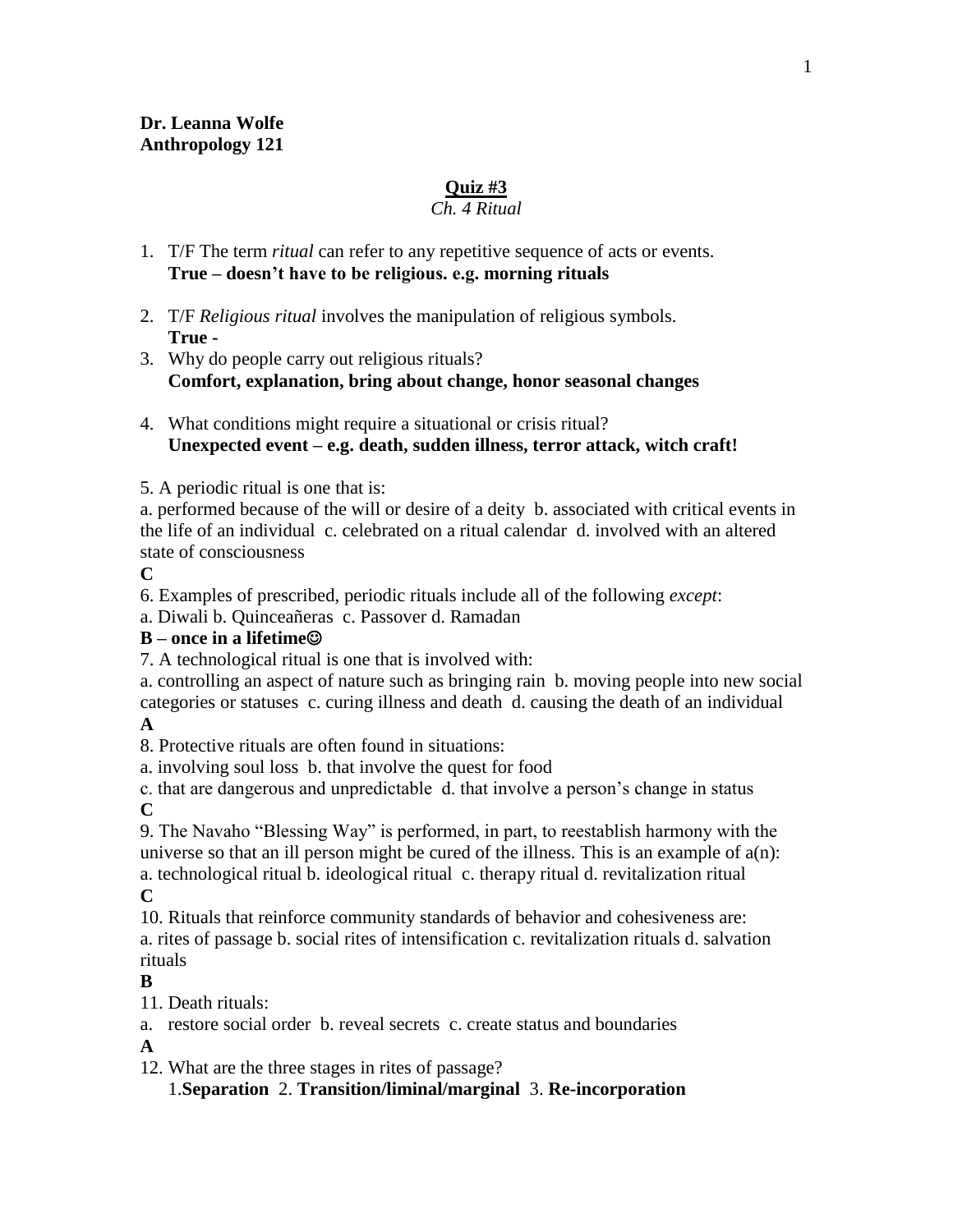13. The liminal stage can: (select those that apply)

a. include rebellious rites b. the experience of a community amongst equals c. include beatings and other violent behaviors d. counter the existent social order e. be avoided **A, B, C, D**

14. People who share the same experiences forge strong bonds. Describe what is meant by *communitas*? How does communitas function to create stability in society? **Comraderie by an age-set, social unit, military unity…people who share history, trust, gone through important life transitions together.**

15. Examples of rites of passage in American society would *not* include a:

a. wedding ceremony b. funeral c. high school graduation d. Easter sunrise service

**D – all others happen just once in a life time.**

16. What seems to be the symbolic purpose of older Melanesian men instructing younger males to ingest their semen?

**Transition into adulthood by receiving life-giving properties of semen to enable the development of secondary sex characteristics**

17. What is female genital infibulation? When religious benefits does it confer? **Cutting and stitching of female genitals to insure chastity. Tribal identity, premarital virginity that the continuance of biological patrilineage**

18. What does the concept tabu refer to?

### **Activities, foods that are prohibited – sacrilegious, dangerous**

19. T/F Many societies have prohibitions against eating particular foods. An example would be *kashrut,* the Jewish laws regarding what foods can and cannot be eaten and how they must be prepared.

#### **T**

20. What sorts of restrictions do menstral tabus impose? **Social isolation (menstrual hut), can't cook for men, can't have sex while bleeding**

# *Is God An Accident?*

1. What did Stephen Jay Gould mean in contending that religion and science are "nonoverlapping magisteria?"

**Science is the realm of facts (tested by scientific method (hypothesis, repeated tests) Religion the realm of values**

2. T/F 96% of Americans believe in God.

**T**

3. T/F Atheism is more common in America than it is in Europe.

**F - Europe is the exception regarding world cultures…America functions as a free religious market in which churches vie for parishioners**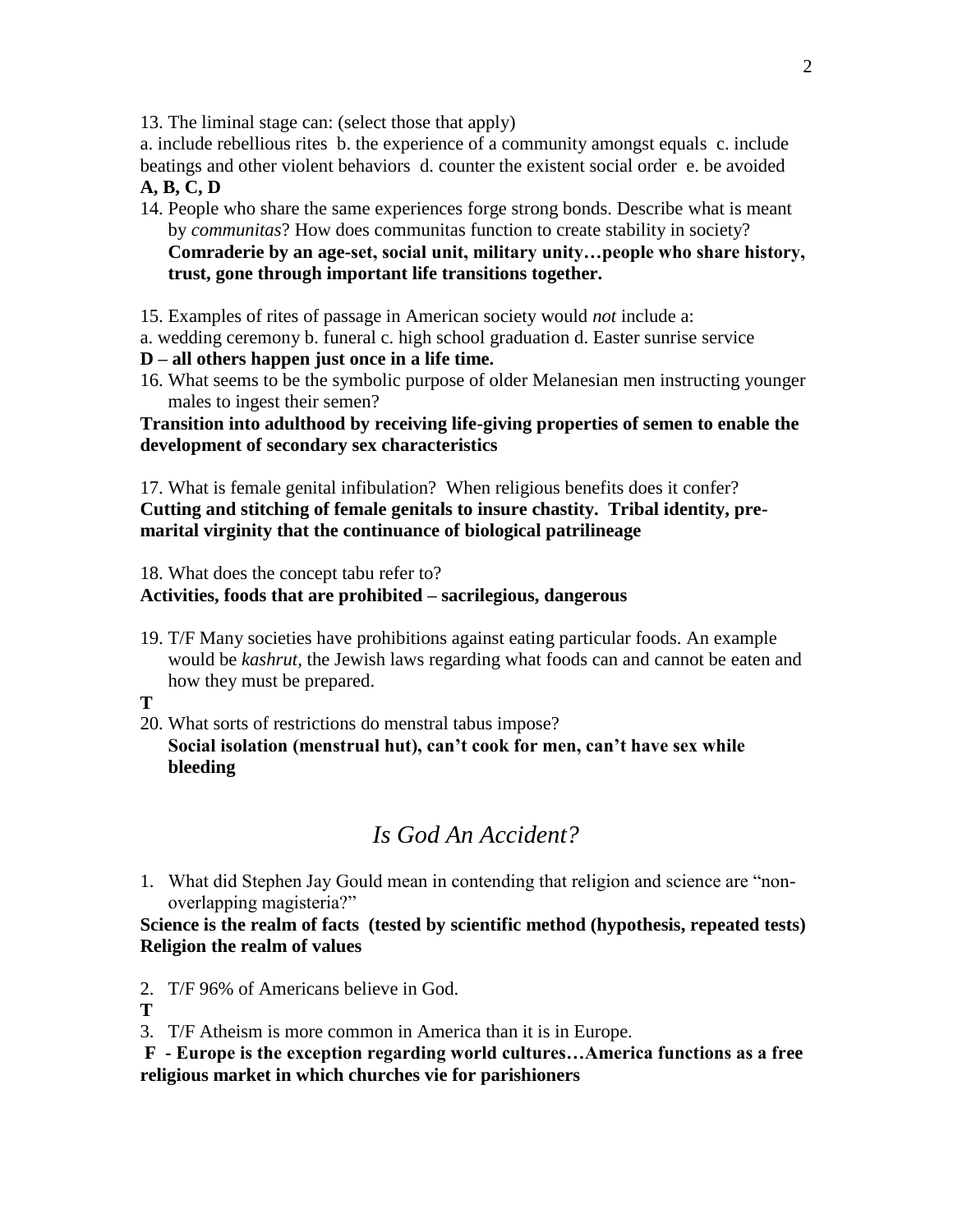4. T/F Marx considered religion to be an opiate for oppressed people.

### **T – soothed the pain of existence**

- 5. What did Freud consider the three-fold task for religious beliefs?
	- **1. Exorcise the terror of nature**
	- **2. Reconcile men to the cruelty of fate**
	- **3. Compensate them for sufferings and deprivations which civilized life as imposed on them**
- 6. T/F There are cultures in the world that do not believe in an all-wise and just God.
- **T – Gods can be stupid and malevolent**
- 7. T/F Religion may have emerged not to serve a purpose, but by accident.
- **T—(the focus of this article!!)**
- 8. Why have the reactions of babies been studied to assess distinctions between physical and psychological?

#### **Babies don't yet have culture – or morality. Their responses to stimuli are innate.**

- 9. T/F We see people as separate from their bodies.
- **T – Easy distinction between mind/soul and the physical body**

10. T/F It is possible for a body to not have a soul.

**T – e.g. Zombies; they lack free will or moral feelings** 

**Ghosts, poltergeists and angels are souls without bodies…**

11. Why does the notion of a soul without a body make sense to us? **It's impossible to imagine an end to our very existence…**

12. T/F We see purpose, intention and design even when they are not there.

**T We see purpose in things that are random…and generate story about how it all is in fact meaningful**

13. T/F Darwin's discovery of the theory of natural selection challenged the notion of divine design.

**T Adaptation to environmental shifts…this does not make intuitive sense to us. Innately we believe that design requires a creator/designer. Children prefer explanations that involve someone in charge…**

14. Do you believe in an afterlife?

**Very common belief…even for those with no religion at all. Very difficult to handle the idea that everything ends when our bodies expire**

15. Where do supernatural ideas come from?

**They are a byproduct of our mental systems…where we see a dualism between our human selves and larger powers.**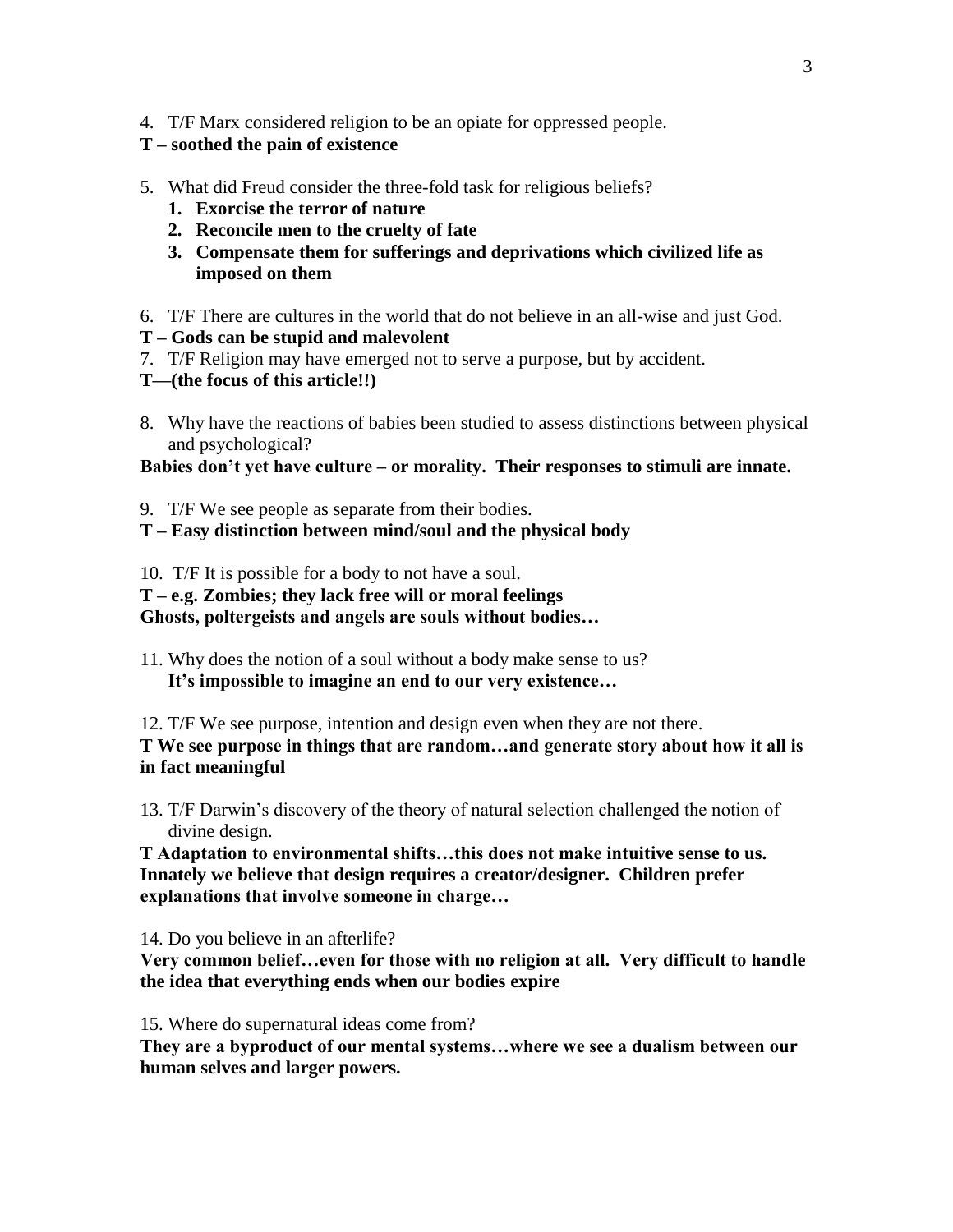## *The Evolution of the God Gene*

1. How have excavations in the Oaxaca Valley of Mexico demonstrated an evolution of religious behaviors?

**7,000 BC -- a simple dancing floor – an arena for communal religious dances by hunter-gatherers –**

**1500 BC – ancestor cult shrines appear after the emergence of corn-based agriculture**

**AD 30 – sophisticated astronomically oriented temples of an early archaic state**

2. T/F Religious behavior was favored by natural selection.

**T - --hallmark of evolved behavior..exists because favored by natural selection**

3. T/F Rituals can resolve quarrels and patch up the social fabric. **T-**

4. T/F Amongst foraging bands, religion would have functioned like an invisible government.

**T – cause member to put community needs above own self-interest.**

5. What is the relationship between altruism and religion?

**Focus on the group rather than the individual via cooperative ritual and community benefitting behaviors. Even warfare causes groups to focus on each other as triumphant warriors**

6. In what ways can religion be seen as a means of generating social cohesion? **Causing cooperation (via communal projects, warfare), ultimately it's a society and it's leaders that direct the outcome of the cohesion.**

7. T/F According to the God Gene theory, humans have a genetic predisposition to spiritual belief.

**T – it does involve more than one gene…**

8. What is self-transcendence? Where do you think you would measure on a selftranscendence scale?

**Capacity to reach beyond the self. To see everything in the world as part of one great totality.**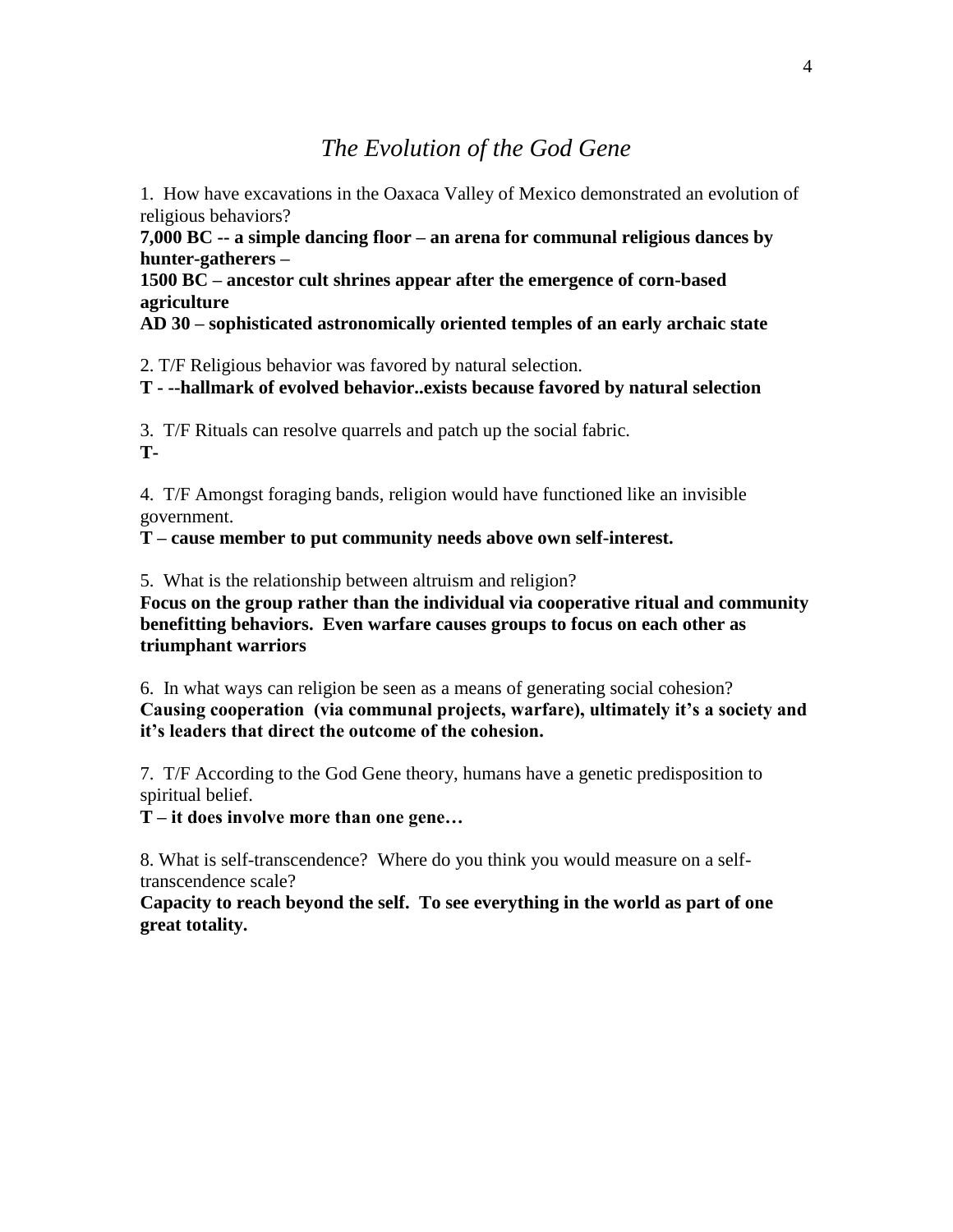## *The Adaptive Value of Religious Ritual*

1. What are some of the behaviors, activities and dress people engage in in the name of religion?

**Shave heads, circumcision, genital mutilation, penile subincision, cover heads, scarification, tattooing, painful initiations, wearing burkhas and other hot bulky clothes**

- 2. Humans have engaged in ritual behavior for at least\_\_\_\_years.
- a. 3,000 b. 10,000 c. 50,000 d. 100,000 e. 1.5 million
- **D**
- 3. T/F Scientific rationalism triumphed over religion by the late  $20<sup>th</sup>$  century.
- **F – hardly!!**
- 4. T/F It is unusual for a human culture to engage in costly rituals.
- **F – the focus of this article!!**
- 5. T/F Spiritual beliefs are indicative of a primitive mind.

**F**

- 6. T/F The primary adaptive benefit of religion is to facilitate cooperation in a group.
- **T – important…doing all of this extra activity has enabled survival**
- 7. What are some of the ritualistic behaviors that animals engage in?

#### **Rattle snake- threat display**

#### **Birds – wing waving, head wagging, hopping (courtship display/ritual)**

8. T/F It's rare for animals send out dishonest signals.

### **F – look bigger and bolder than they are**

9. What does sending out a costly signal convey?

### **Commitment, cooperation, trust (despite handicap, incredible effort)**

- 10. T/F Groups that engage in highly distinct dress and practices tend to have the highest rates of attendance at their prayer services.
- **T – e.g. Orthodox Jews, Jehovah Witnesses**
- 11. T/F Fewer American Catholics attend mass today than 40 years ago.
- **T – now that participation is less demanding, attendance is down.**
- 12. How did religious constraints enhance the economic productivity of highly religious kibbutzim?

**Communal farmers in Israel…adhered to religious restrictions—fruits cannot be eaten for the first years of a tree's life. Agricultural fields must lie fallow every 7 years, the corners of fields are never to be harvested.**

13. T/F Amongst kibbutzim males engage in fewer public rituals than females.

**F – Males visibly pray three times a day**

**Women's rituals are more private – mikvah bath, baking bread, lighting Sabbath candles in the home**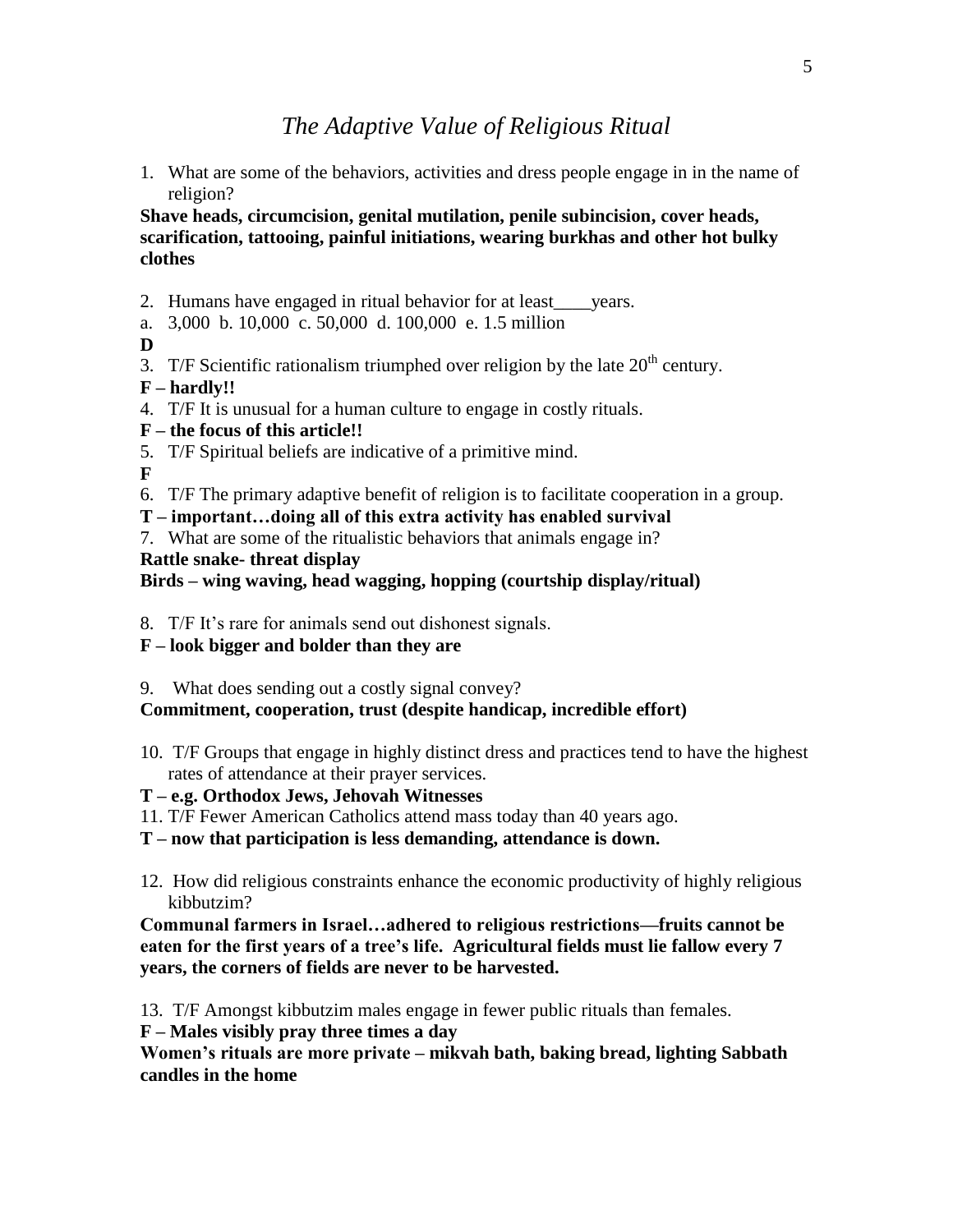14. Do more difficult classes have lower attrition rates than easy classes? **(Discussion)**

## *Prayer and Healing*

1. T/F Patients who were prayed for by strangers showed a statistically significant level of recovery compared to those who were not.

**F**

2. What differences were found between patients who knew they were being prayed for and those who did not?

**They had a higher rate of post- such operative complications such as abnormal heart rhythms, possibly the result of anxiety caused by learning that they were being prayed for.**

3. T/F Women attempting to achieve pregnancy through IVF had double the success rate compared to those who were not prayed for?

**F – Was a research study that lacked controls and was run by a parapsychologist..study eventually removed from the publishing journal's website**

4.What are the research problems faced by in measuring spiritual experiences with scientific methodologies?

**Codifying scientifically doesn't get to the core of the issue…e.g. what nature of prayer, length of prayer time, relationship between prayer giver and receiver…**

5. If God is omniscient and omnipotent, should he be reminded that someone needs his assistance?

**So then prayer is done ultimately for generating peace of mind for those who are doing the praying. Bodies naturally heal when well supported…the more we can gain control over our body process (breath, concentration, meditation, calming inner self…)**